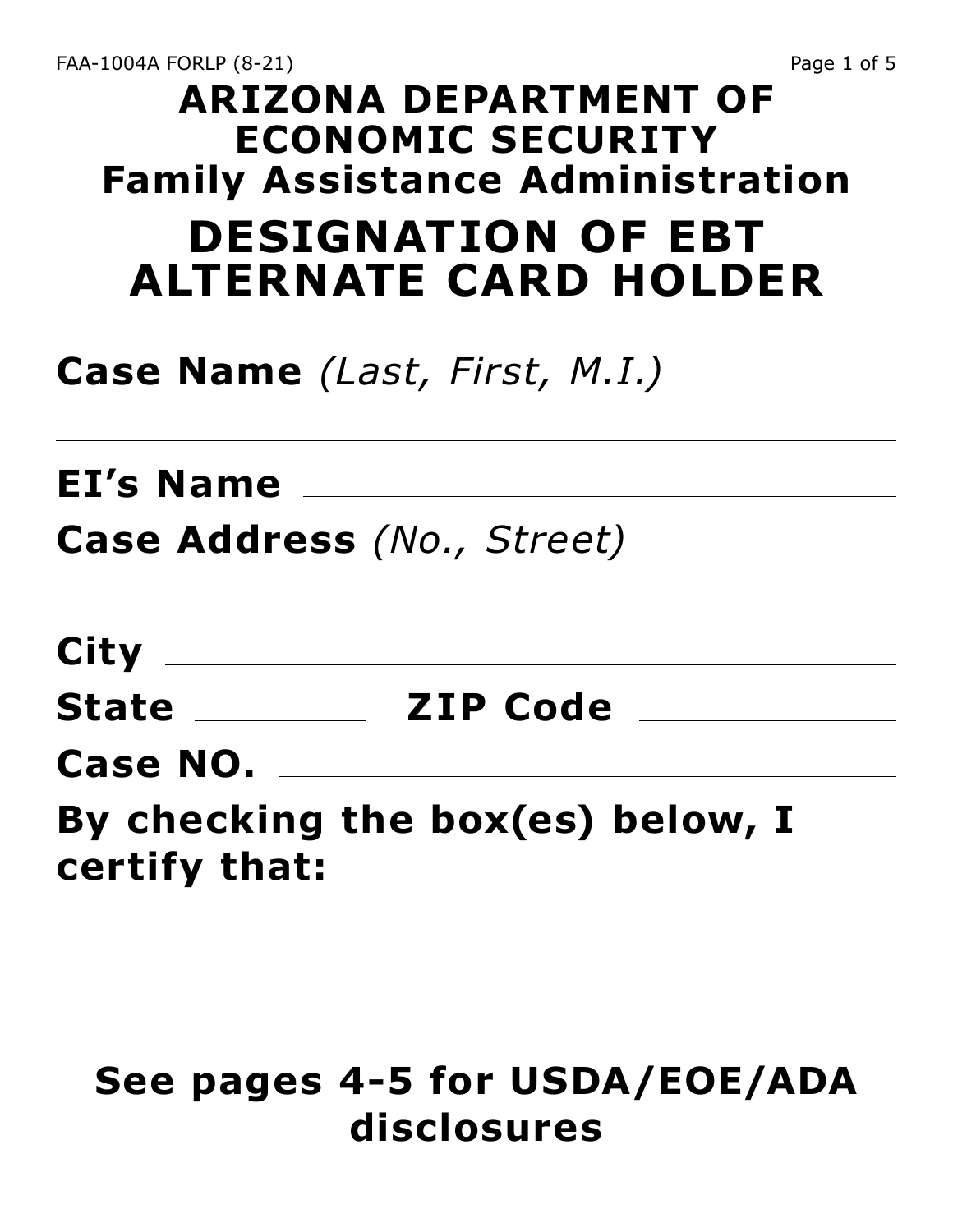**I want to designate the person listed below, as my EBT Alternate Card Holder to access my Nutrition Assistance/Cash Assistance benefits to buy my food and / or use my cash in the event I cannot.**

 **I want to remove as my EBT Alternate Card Holder from my case. Print EBT Alternate Card Holder's Name** *(Last, First, M.I.)*

#### **Alternate Card Holder's Birthdate**

**Primary Informant's Signature**

# **Date FOR CASE WORKER USE ONLY**

- **Add EBT Alternate Card Holder**
- **Remove EBT Alternate Card Holder**
- **EI's Name** *(Print)*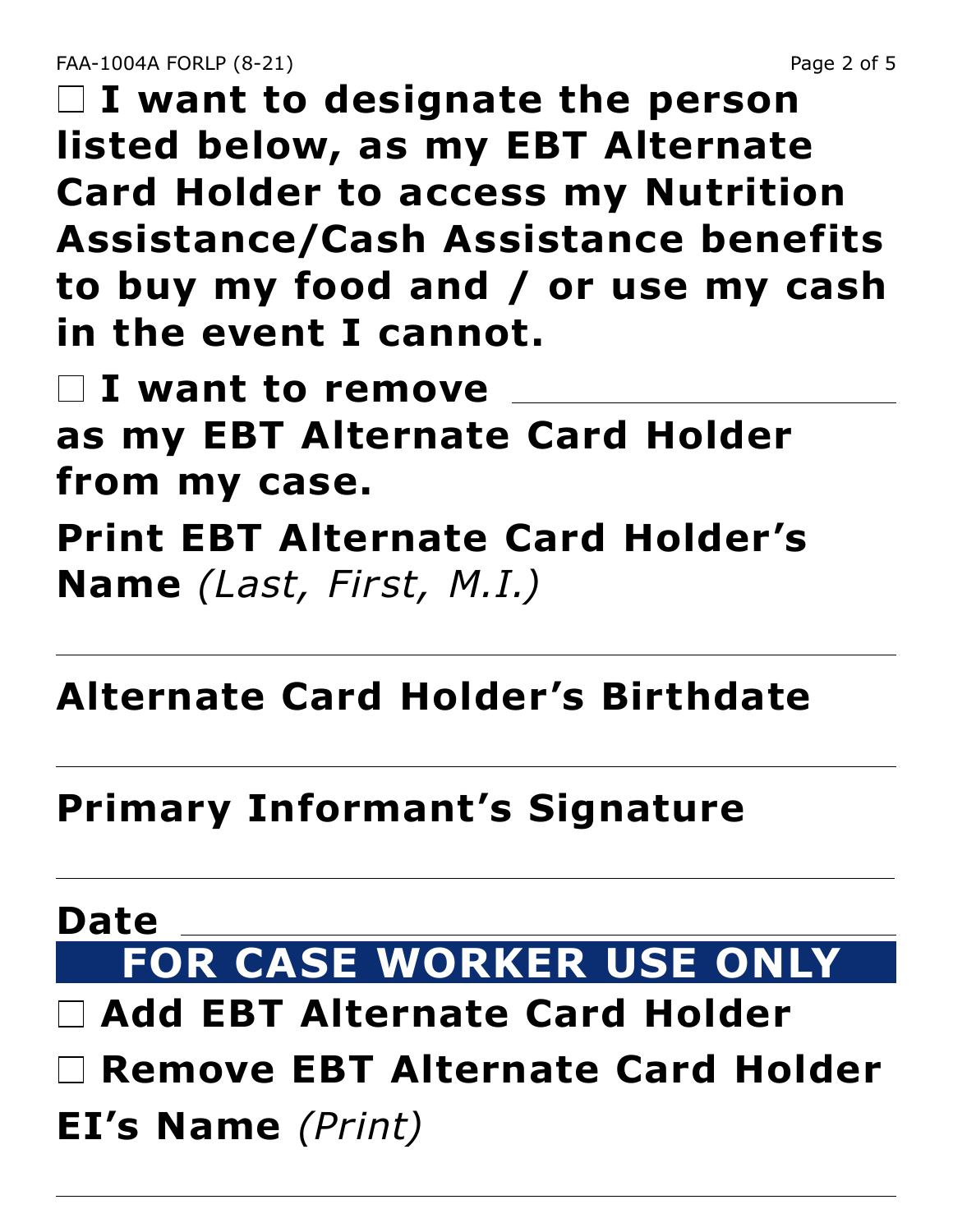# **EI's Signature**

**Date**

**OST's Name** *(Print)*

# **OST's Signature Date**

In accordance with Federal civil rights law and U.S. Department of Agriculture (USDA) civil rights regulations and policies, the USDA, its Agencies, offices, and employees, and institutions participating in or administering USDA programs are prohibited from discriminating based on race, color, national origin, sex, religious creed, disability, age, political beliefs, or reprisal or retaliation for prior civil rights activity in any program or activity conducted or funded by USDA. Persons with disabilities who require alternative means of communication for program information (e.g. Braille, large print, audiotape, American Sign Language, etc.), should contact the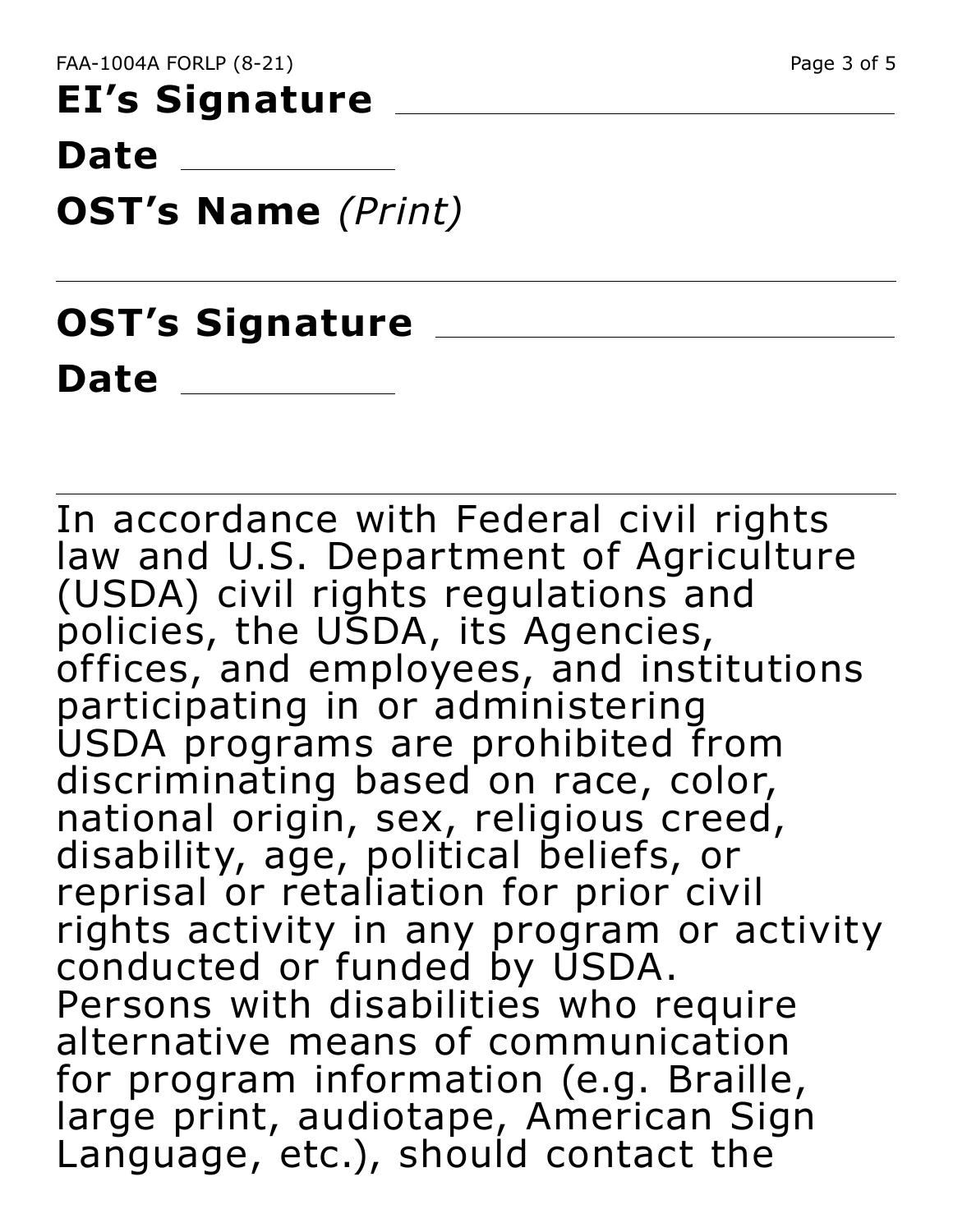Agency (State or local) where they applied for benefits. Individuals who are deaf, hard of hearing or have speech disabilities may contact USDA through the Federal Relay Service at (800) 877- 8339. Additionally, program information may be made available in languages other than English.

To file a program complaint of discrimination, complete the USDA [Program Discrimination Complaint Form](https://www.usda.gov/oascr/program-discrimination-complaint-filing), (AD-3027) found online at: https://www. [usda.gov/oascr/program-discrimination](https://www.usda.gov/oascr/program-discrimination-complaint-filing)[complaint-filing](https://www.usda.gov/oascr/program-discrimination-complaint-filing), and at any USDA office, or write a letter addressed to USDA and provide in the letter all of the information requested in the form. To request a copy of the complaint form, call (866) 632-9992. Submit your completed form or letter to USDA by:

(1) mail: U.S. Department of Agriculture

> Director, Center for Civil Rights Enforcement

1400 Independence Avenue, SW

Washington, D.C. 20250-9410;